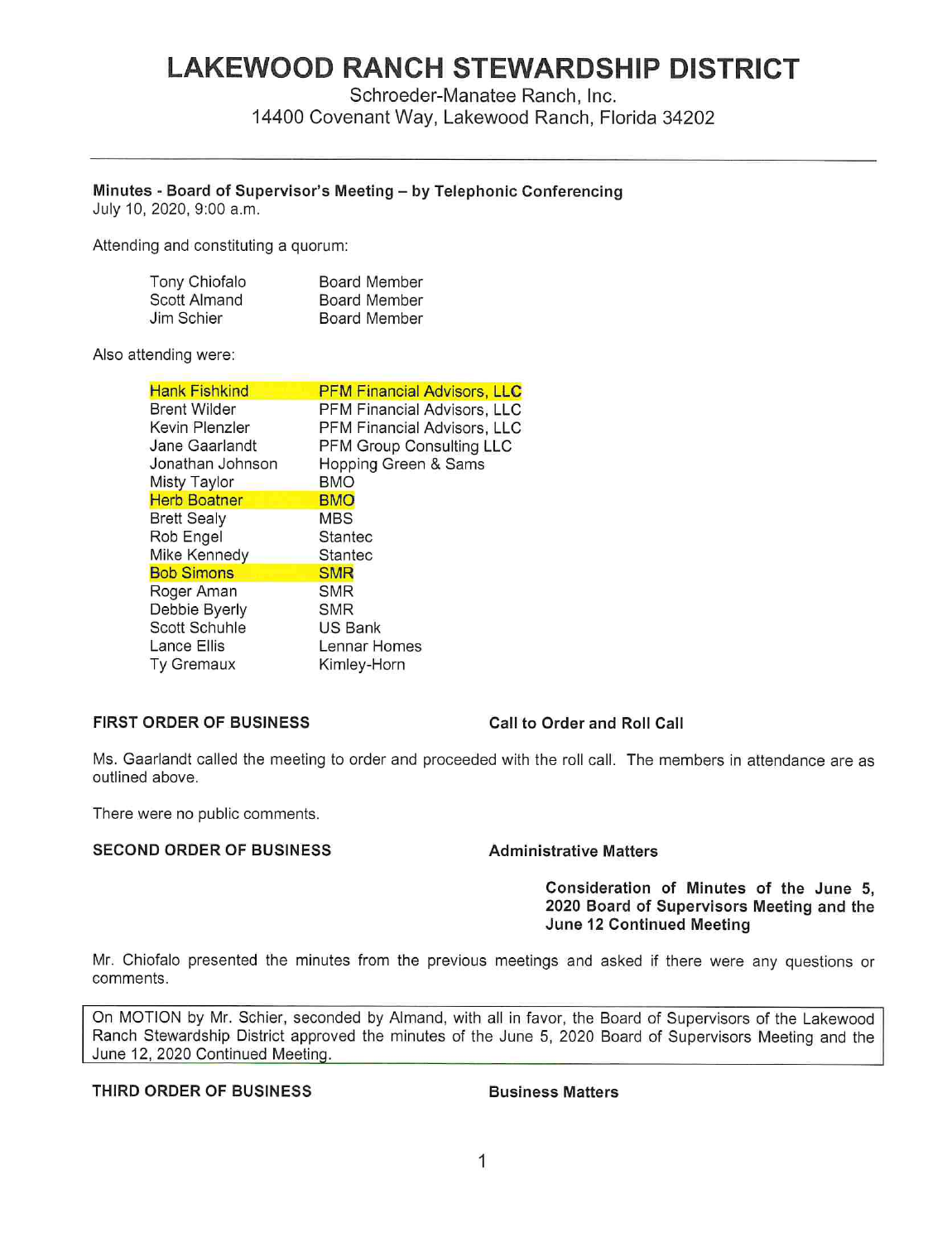**Consideration of Financing Matters Relative to the Taxable Series 2020 Refinancing Bonds, Lakewood Centre and NW Sector** 

- **Financing Update**
- **Other Matters** (provided under separate cover)

**Mr.** Sealy and Mr. Wilder provided updates on the current market and legislative situation noting that both MBS and PFM is monitoring the situation to determine when the time is opportune to proceed with the transaction. No action required at this time.

**FOURTH ORDER OF BUSINESS Consideration of Financing Matters Relative to the Series 2020 Refunding Bonds, Country Club East** 

- **Resolution 2020-29, Supplemental Assessment Resolution**
- **Other Matters** (provided under separate cover)

**Mr.** Johnson suggested that Mr. Sealy provide an update relative to their successful efforts thus far.

**Mr.** Sealy noted that under separate cover a short handout had been provided prepared by MBS and PFM regarding the status of the very successful result of the refinancing of 2006 County Club East bonds and provided details of that summary.

**Mr.** Wilder provided additional details.

**Mr.** Almand noted that this transaction results in a significant saving for all 800 homeowners in Country Club East.

**Mr.** Johnson presented the supplemental assessment resolution.

On MOTION by Mr. Almand, seconded by Schier, with all in favor, the Board of Supervisors of the Lakewood Ranch Stewardship District approved Resolution 2020-29, Supplemental Assessment Resolution.

Mr. Johnson noted that as referenced by Mr. Sealy there were deferred cost obligations under the acquisition agreement and the indenture and asked if the Board wished to Authorized Mr. Almand to process any relevant requisitions.

On MOTION by Mr. Schier, seconded by Chiofalo, with all in favor, the Board of Supervisors of the Lakewood Ranch Stewardship District authorized Mr. Almand to process any requisitions relative to the deferred cost obligations.

Ms. Taylor noted that the funding for the Country Club East Refunding Bonds would take place on Wednesday, July 15, 2020 and all documents for the transaction were in place.

**FIFTH ORDER OF BUSINESS Consideration of Financing Matters Relative to the Lorraine Lakes Project, Series 2020 Bonds** 

- **A. Presentation Engineer's Report**
- **B. Presentation of Master Assessment Report**
- **C. Public Hearing on the Imposition of Special Assessments** 
	- o **Public Comments**
	- o **Board Comments**
	- o **Resolution 2020-21, Imposing Special Assessments**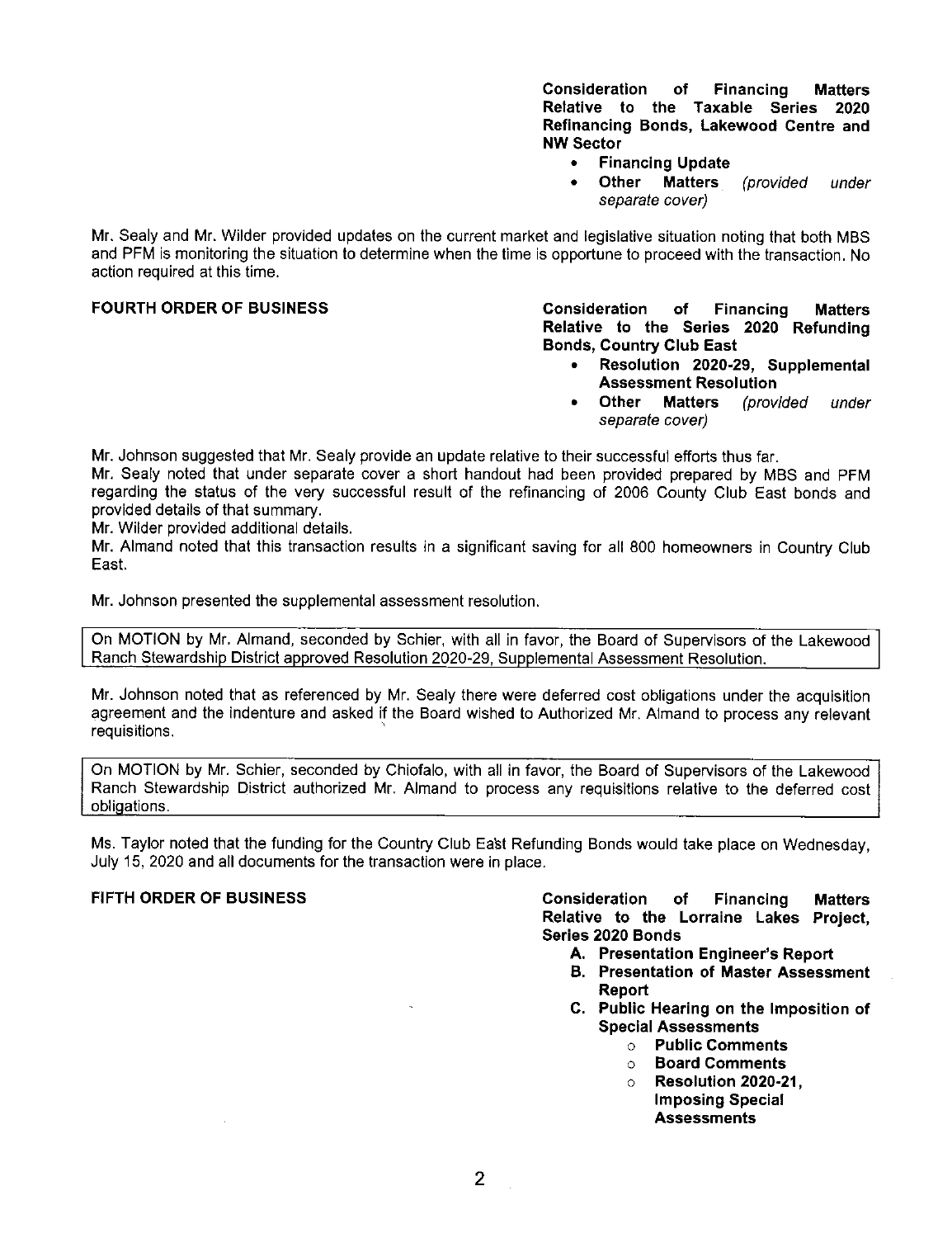- **D. Consideration of Agreement between the District and Kimley-Horn and Associates, Inc. for Engineering Services**
- E. **Consideration of Financing Team Funding Agreement between the District and Lennar Homes, LLC**
- **F. other Matters** (provided under separate cover)

Mr. Kennedy noted that the report was prepared by Kimley-Horn. The District Engineer's comments had been incorporated in the final report.

Mr. Johnson presented the report prepared by PFM and reviewed by District Counsel. Mr. Plenzler presented details of the Master Assessment Report and answered questions from the Board.

On MOTION by Mr. Schier, seconded by Chiofalo, with all in favor, the Board of Supervisors of the Lakewood Ranch Stewardship District opened the public hearing.

There were no public comments.

On MOTION by Mr. Almand, seconded by Schier, with all in favor, the Board of Supervisors of the Lakewood Ranch Stewardship District approved Resolution 2020-30, Imposing Special Assessments.

On MOTION by Mr. Schier, seconded by Chiofalo, with all in favor, the Board of Supervisors of the Lakewood Ranch Stewardship District closed the public hearing.

Mr. Johnson presented the agreement for engineering services.

On MOTION by Mr. Almand, seconded by Schier, with all in favor, the Board of Supervisors of the Lakewood Ranch Stewardship District approved the Agreement between the District and Kimley-Horn and Associates, Inc. for Engineering Services.

Mr. Johnson presented the team funding agreement.

On MOTION by Mr. Schier, seconded by Almand, with all in favor, the Board of Supervisors of the Lakewood Ranch Stewardship District approved the Team Funding Agreement between the District and Lennar Homes, LLC,

Mr. Sealy noted that the Financing Team is working with Lennar regarding the timeline for the transaction.

SIXTH ORDER OF BUSINESS **Consideration of Agreement between the District and Cepra Landscape, LLC for Landscape and irrigation Maintenance Services (Bourneside Boulevard N.)** 

Mr. Engel presented the agreement. Contract amount [\\$126,065.00](https://126,065.00) 

On MOTION by Mr. Almand, seconded by Schier, with all in favor, the Board of Supervisors of the Lakewood Ranch Stewardship District approved the Agreement with Cepra landscape, LLC.

**SEVENTH ORDER OF BUSINESS Consideration of Agreement between the District and Allee Lakes and Natural Areas Inc. for Landscape and Irrigation Maintenance Serves (Roger Hill Park)** 

Mr. Engel presented the agreement. Contract amount \$[15,792.00.](https://15,792.00)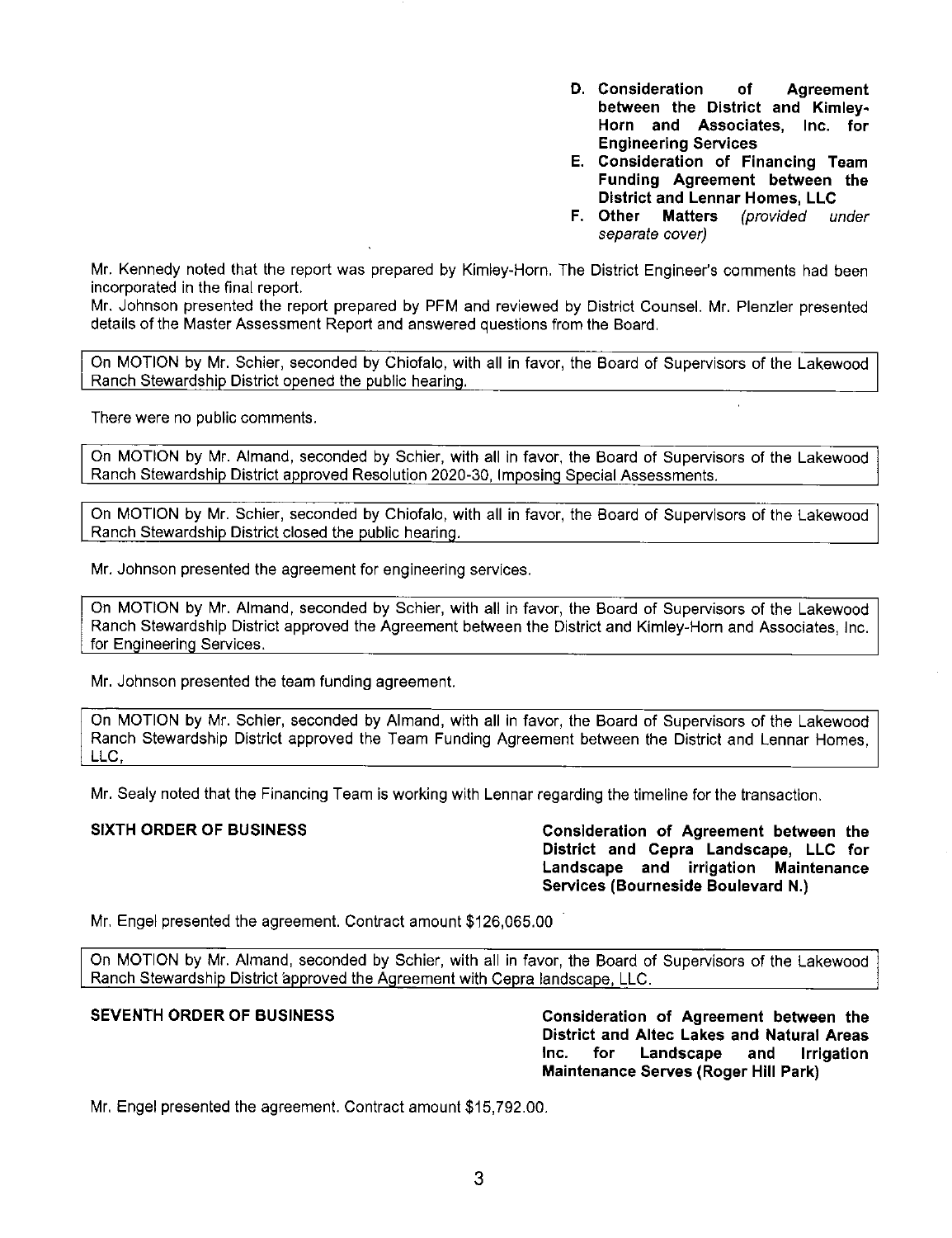On MOTION by Mr. Schier, seconded by Almand, with all in favor, the Board of Supervisors of the Lakewood Ranch Stewardship District approved the Agreement between the District and Allee Lakes and Natural Areas Inc.

**EIGHTH ORDER OF BUSINESS** 

**Consideration of Agreement between the District and Irrigation Design Associates, Inc. for Irrigation Installation Services and Materials (Lakewood Ranch Blvd. SRQ Sector Project)** 

Tabled

## **NINTH ORDER OF BUSINESS**

**Financial Matters** 

**Draw Requests & Requisitions** 

Mr. Almand presented for the Board's Consideration:

**Requisition List for Draw No. 3 Azario Lakewood Ranch - Phase 1 Project Series 2019 Bond** 

On MOTION by Mr. Chiofalo, seconded by Mr. Schier, with all in favor, the Board of Supervisors of the Lakewood Ranch Stewardship District approved Requisition List No. 3 for Azario Lakewood Ranch - Phase 1 Project.

> **Requisition List for Draw No. 34 Del Webb Series 2017 Bond**

On MOTION by Mr. Chiofalo, seconded by Mr. Schier, with all in favor, the Board of Supervisors of the Lakewood Ranch Stewardship District approved Requisition List No. 34 for Del Webb.

> **Requisition List for Draw No. 12 Lakewood Centre North Pre-Funding**

On MOTION by Mr. Chiofalo, seconded by Mr. Schier, with all in favor, the Board of Supervisors of the Lakewood Ranch Stewardship District approved Draw No. 12, Lakewood Centre North - Pre-Funding.

> **Requisition List for Draw No. 19 Lakewood Centre & NW Sector Series 2018 Bond**

On MOTION by Mr. Chiofalo, seconded by Mr. Schier, with all in favor, the Board of Supervisors of the Lakewood Ranch Stewardship District approved Draw No. 19 for Lakewood Centre & NW Sector.

> **Requisition List for Draw No. 35 Lakewood Centre South Pre-Funding**

On MOTION by Mr. Chiofalo, seconded by Mr. Schier, with all in favor, the Board of Supervisors of the Lakewood Ranch Stewardship District approved Draw No. 35, Lakewood Centre South - Pre-Funding.

> **Requisition List for Draw No. 17 Northeast Sector 2017 Note**

On MOTION by Mr. Chiofalo, seconded by Mr. Schier, with all in favor, the Board of Supervisors of the Lakewood Ranch Stewardship District approved Requisition List No. 17 for Northeast Sector.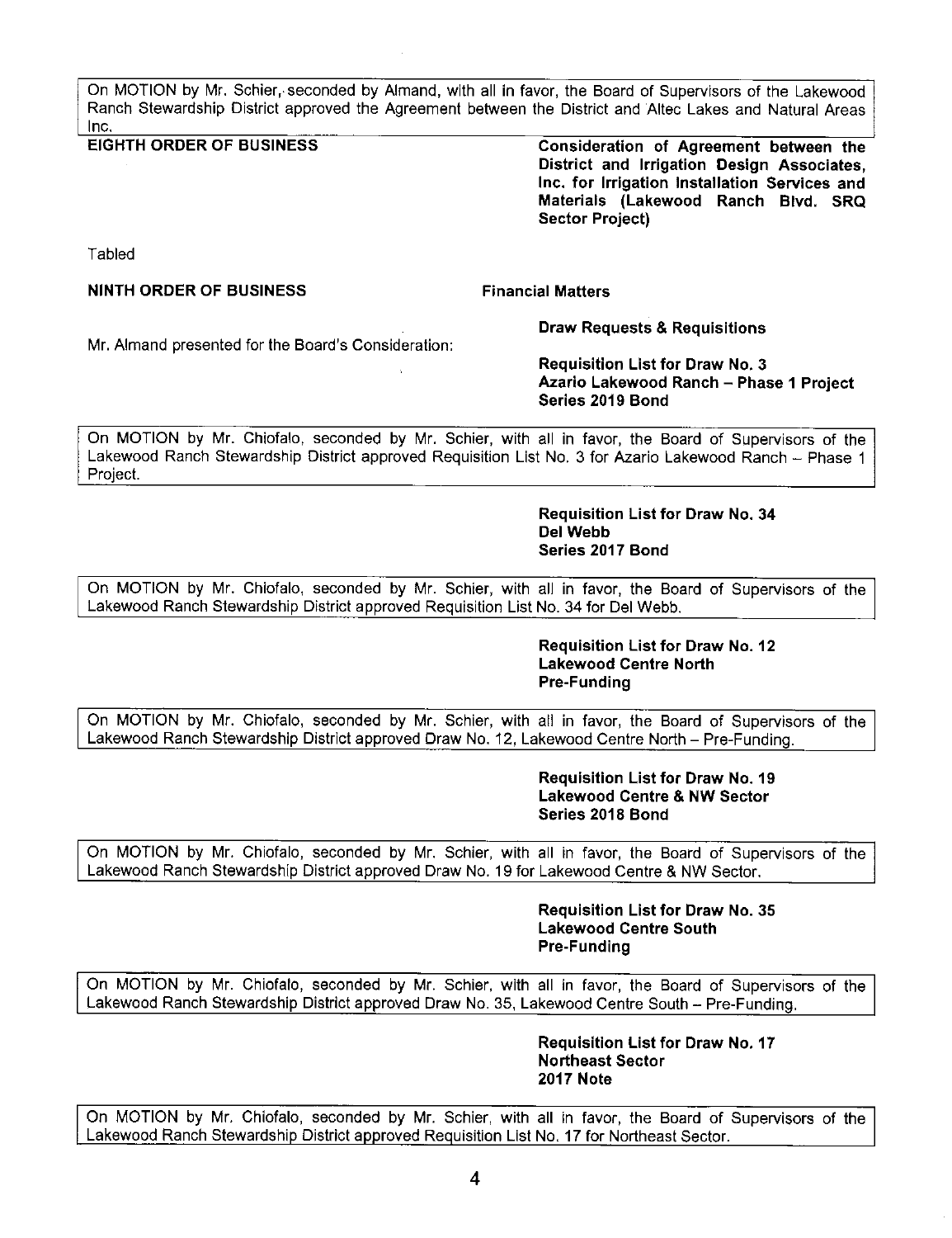## **Requisition List for Draw No. 7 The Villages of Lakewood Ranch South Pre-Funding** - **Landowner/County Construction Funding Agreement**

On MOTION by Mr. Chiofalo, seconded by Mr. Schier, with all in favor, the Board of Supervisors of the Lakewood Ranch Stewardship District accepted the Construction Funding and approved payment of Requisition List No. 7 for The Villages of Lakewood Ranch South.

# **TENTH ORDER OF BUSINESS** Compilation Report

No Comments

# **ELEVENTH ORDER OF BUSINESS Staff Reports**

**Manager's Report** – Ms. Gaarlandt reminded the board members that the budget adoption hearing is scheduled for the August 7<sup>th</sup> Meeting.

**Attorney's Report** - No Report. Mr. Johnson answered questions regarding extension of the current Executive Order.

**Engineer's Report** – Mr. Engel presented for the Board's approval:

**Change Order No. 2 Woodruff** & **Sons, Inc. Rangeland Pkwy at LWR West of Lorraine Rd Remove EX abandoned pipe** & **valves; install conduits; AB curbs, con s/w sod** 

On MOTION by Mr. Almand, seconded by Mr. Schier, with all in favor, the Board of Supervisors of the Lakewood Ranch Stewardship District approved Change Order No. 2, Woodruff & Sons, Inc.

> **Change Order No. 3 Woodruff** & **Sons, Inc. Lorraine Road Master Water Main Height of Sarasota 16" )S& Y valve required it to be laid over on its side: This requires the slab to be widened with additional fence to accommodate. Rev CVS Plans: Gate valves between off-site** & **onsite utility work**

On MOTION by Mr. Almand, seconded by Mr. Schier, with all in favor, the Board of Supervisors of the Lakewood Ranch Stewardship District approved Change Order No. 3, Woodruff & Sons, Inc.

> **Change Order No. 16 E.T. MacKenzie of Florida, Inc. 44th Ave East Phase V Additional lighting items: Counduit F&I underground, insulated** - **aluminum, and**  pull box - **roadside; cable distribution system; light pole comp-SGL, ARM SM, AL 35' (LED);** & **Conductor to copper per County**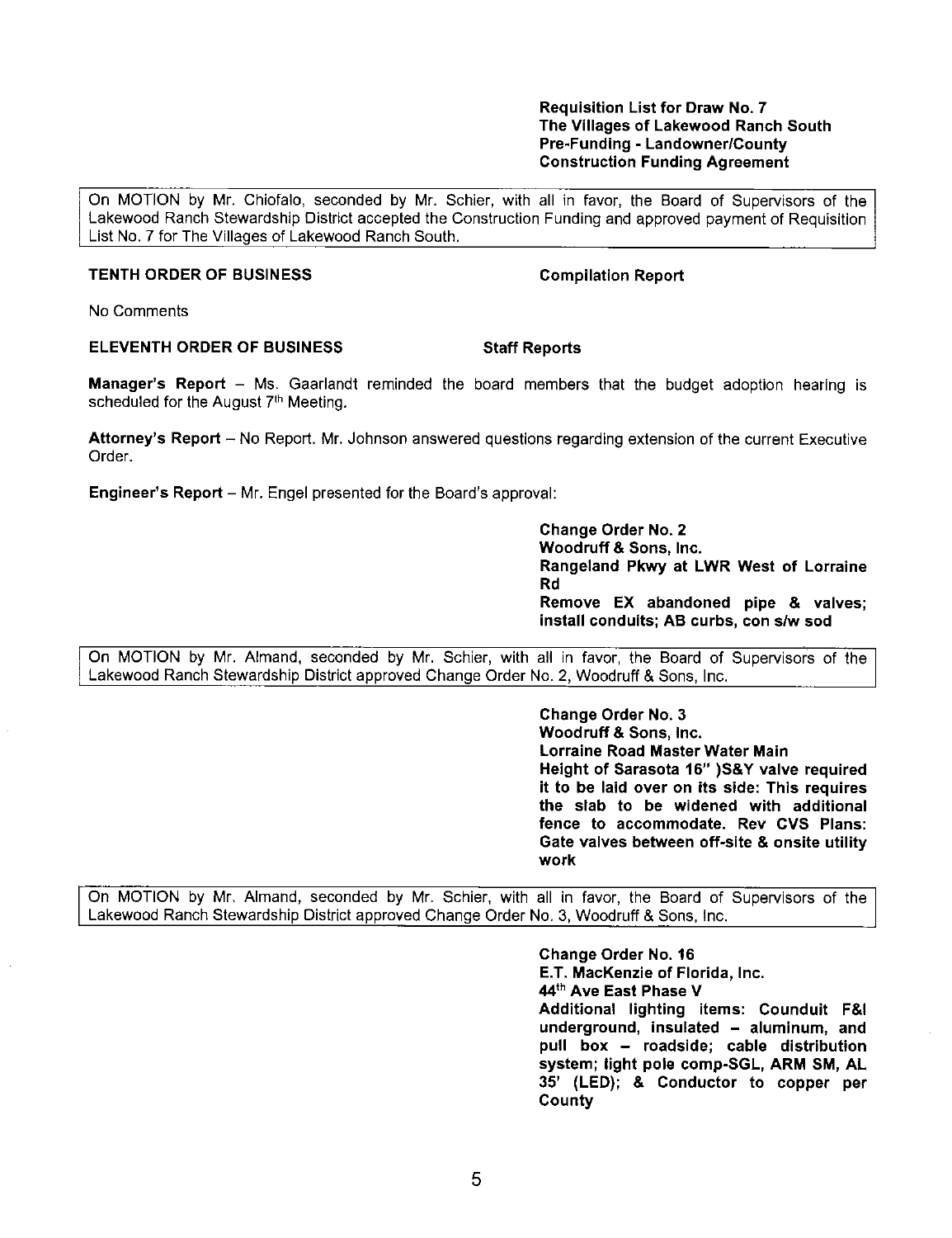On MOTION by Mr. Almand, seconded by Mr. Schier, with all in favor, the Board of Supervisors of the Lakewood Ranch Stewardship District approved Change Order No. 16, E.T. MacKenzie of Florida, Inc.

> **Change Order No. 1 SMR Farms, LLC Lorraine Road South Rip out 125,000sf of Bahia grass and dispose of waste**

On MOTION by Mr. Almand, seconded by Mr. Schier, with all in favor, the Board of Supervisors of the Lakewood Ranch Stewardship District approved Change Order No. 1, SMR Farms, LLC.

> **Change Order No. 1 SMR Farms, LLC Rangeland, Esplanade to Lorraine Add: 11 Crape Myrtle, 29 So Red Cedar**

On MOTION by Mr. Almand, seconded by Mr. Schier, with all in favor, the Board of Supervisors of the Lakewood Ranch Stewardship District approved Change Order No. 1, SMR Farms, LLC.

> **Change Order No. 2 SMR Farms, LLC Rangeland, Esplanade to Lorraine Add: 17 So Magnolia, 1 Sabal Palm, 29 Wax Myrtle, 140 Parsons Juniper, 488sf Empire, 42.2CY mulch**

On MOTION by Mr. Almand, seconded by Mr. Schier, with all in favor, the Board of Supervisors of the Lakewood Ranch Stewardship District approved Change Order No. 2, SMR Farms, LLC.

> **Change Order No. 2 Irrigation Design Associates, Inc. 44th Ave East, Lorraine Rd. to Bourneside Dr Deduct 1093 Maxjet Assemblies from landscape coverage**

On MOTION by Mr. Almand, seconded by Mr. Schier, with all in favor, the Board of Supervisors of the Lakewood Ranch Stewardship District approved Change Order No. 2, Irrigation Design Associates, Inc.

> **Change Order No. 3 Irrigation Design Associates, Inc. 44th Ave East, Lorraine Rd. to Bourneside Dr Add 313 Hunter Pros-12 sprays to landscape coverage**

On MOTION by Mr. Almand, seconded by Mr. Schier, with all in favor, the Board of Supervisors of the Lakewood Ranch Stewardship District approved Change Order No. 3, Irrigation Design Associates, Inc.

# **TWELFTH ORDER OF BUSINESS Supervisor Requests**

There were no Supervisor requests.

## **THIRTEENTH ORDER OF BUSINESS Audience Comments**

There were no audience comments.